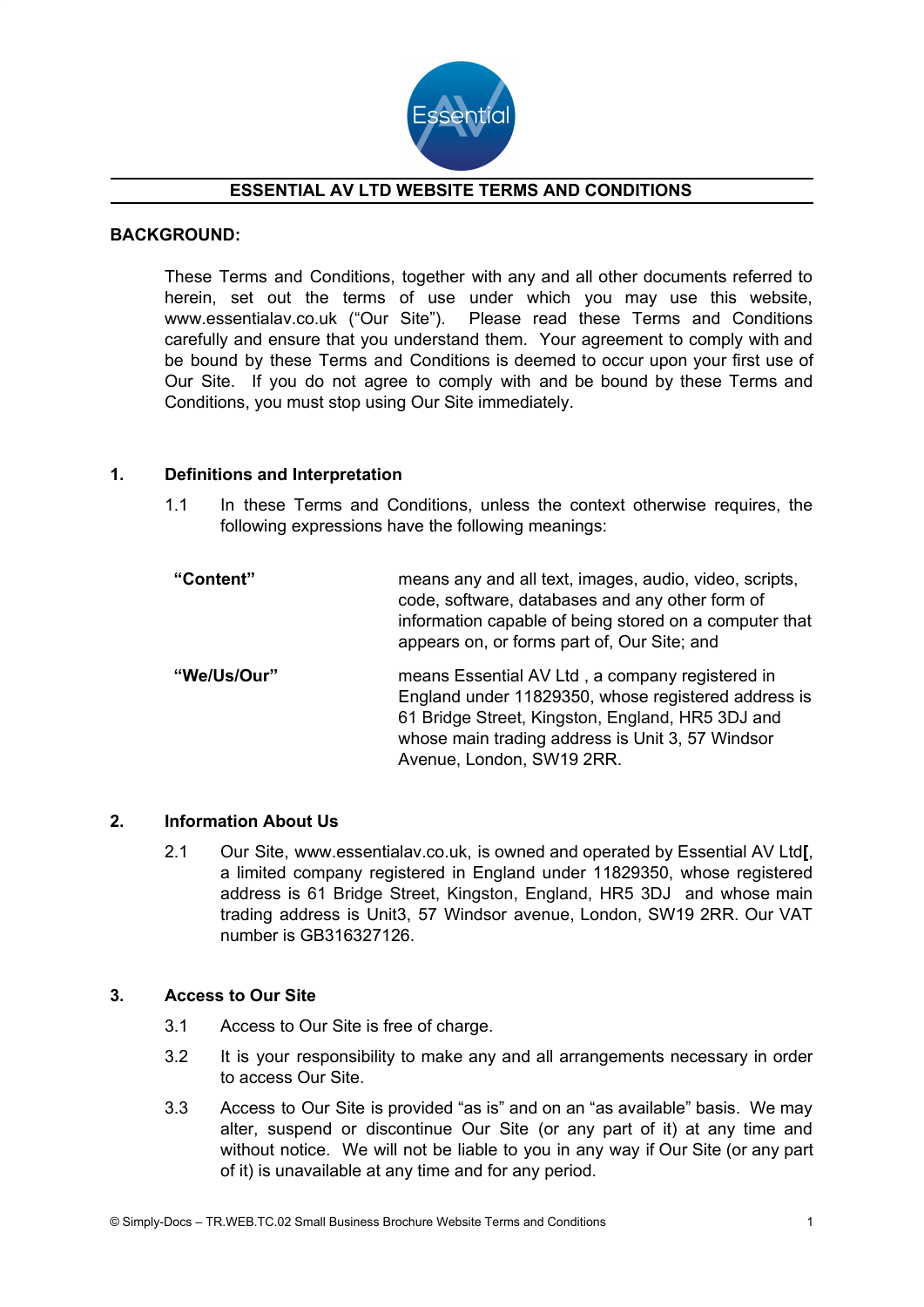

# **4. Intellectual Property Rights**

- 4.1 All Content included on Our Site and the copyright and other intellectual property rights subsisting in that Content, unless specifically labelled otherwise, belongs to or has been licensed by Us. All Content is protected by applicable United Kingdom and international intellectual property laws and treaties.
- 4.2 Subject to sub-Clause**[**s**]** 4.3 **[**and 4.6**]** you may not reproduce, copy, distribute, sell, rent, sub-licence, store, or in any other manner re-use Content from Our Site unless given express written permission to do so by Us.
- 4.3 You may:
	- 4.3.1 Access, view and use Our Site in a web browser (including any web browsing capability built into other types of software or app);
	- 4.3.2 Download Our Site (or any part of it) for caching;
	- 4.3.3 Print **[**one copy of any**]** page**[**s**]** from Our Site;
	- 4.3.4 Download extracts from pages on Our Site; and
	- 4.3.5 Save pages from Our Site for later and/or offline viewing.
- 4.4 Our status as the owner and author of the Content on Our Site (or that of identified licensors, as appropriate) must always be acknowledged.
- 4.5 You may not use any Content saved or downloaded from Our Site for commercial purposes without first obtaining a licence from Us (or our licensors, as appropriate) to do so. **[**This does not prohibit the normal access, viewing and use of Our Site for general information purposes whether by business users or consumers.**]**
- 4.6 **[**Nothing in these Terms and Conditions limits or excludes the provisions of Chapter III of the Copyrights, Designs and Patents Act 1988 'Acts Permitted in Relation to Copyright Works', covering in particular the making of temporary copies; research and private study; the making of copies for text and data analysis for non-commercial research; criticism, review, quotation and news reporting; caricature, parody or pastiche; and the incidental inclusion of copyright material.**]**

## **5. Links to Our Site**

- 5.1 You may link to Our Site provided that:
	- 5.1.1 You do so in a fair and legal manner;
	- 5.1.2 You do not do so in a manner that suggests any form of association, endorsement or approval on Our part where none exists;
	- 5.1.3 You do not use any logos or trade marks displayed on Our Site without Our express written permission; and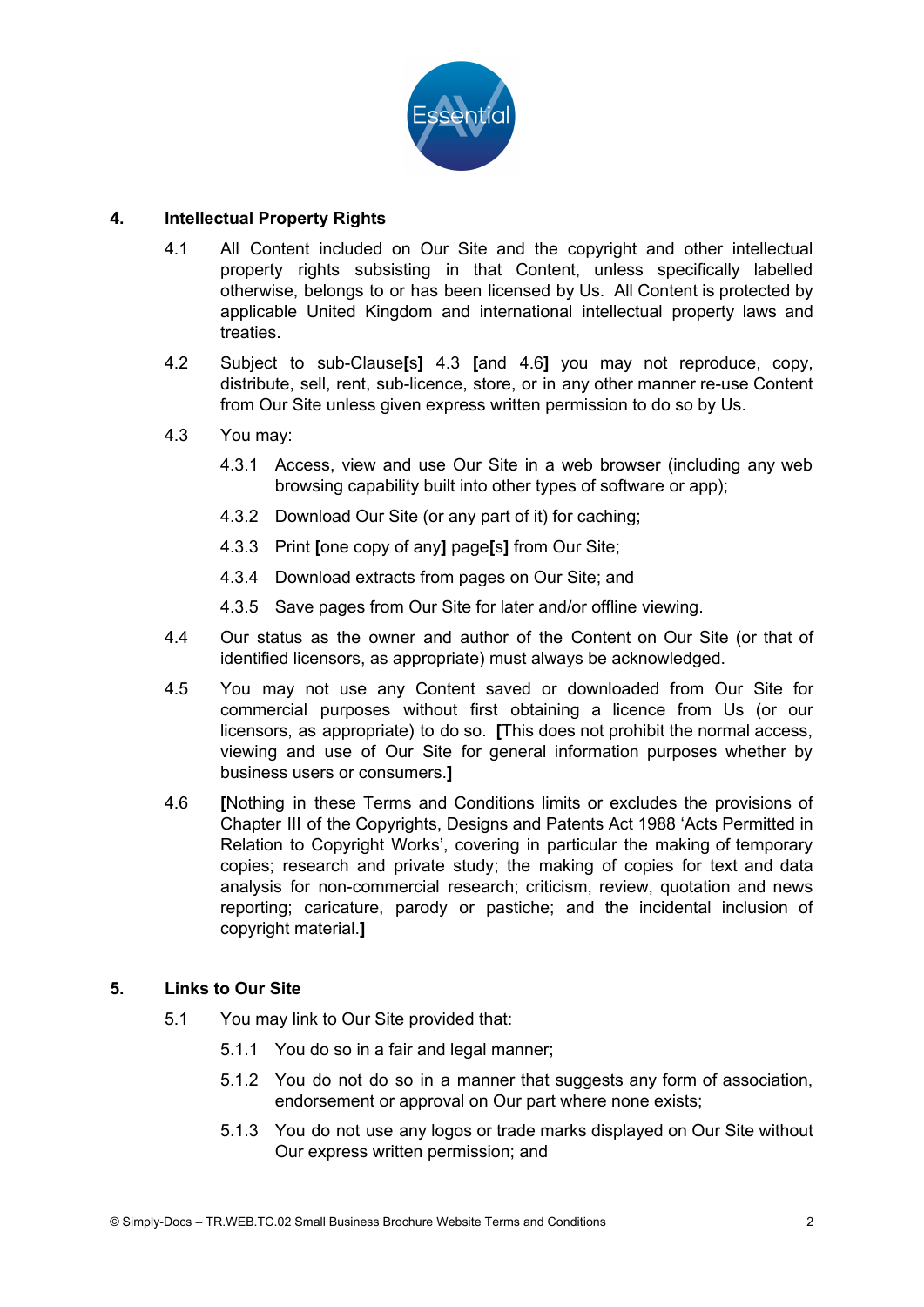

- 5.1.4 You do not do so in a way that is calculated to damage Our reputation or to take unfair advantage of it.
- 5.2 **[**You may link to any page of Our Site.**]**

**OR**

- 5.2 **[**You may not link to any page other than the homepage of Our Site, www.essentialav.co.uk. Deep-linking to other pages requires Our express written permission.**]**
- 5.3 **[**Framing or embedding of Our Site on other websites is not permitted without Our express written permission. Please contact Us at [info@essentialav.co.uk](mailto:info@essentialav.co.uk) for further information.**]**
- 5.4 You may not link to Our Site from any other site the main content of which contains material that:
	- 5.4.1 **[**is sexually explicit**]**;
	- 5.4.2 is obscene, deliberately offensive, hateful or otherwise inflammatory;
	- 5.4.3 promotes violence;
	- 5.4.4 promotes or assists in any form of unlawful activity;
	- 5.4.5 discriminates against, or is in any way defamatory of, any person, group or class of persons, race, sex, religion, nationality, disability, sexual orientation, or age;
	- 5.4.6 is intended or is otherwise likely to threaten, harass, annoy, alarm, inconvenience, upset, or embarrass another person;
	- 5.4.7 is calculated or is otherwise likely to deceive another person;
	- 5.4.8 is intended or is otherwise likely to infringe (or to threaten to infringe) another person's privacy;
	- 5.4.9 misleadingly impersonates any person or otherwise misrepresents the identity or affiliation of a particular person in a way that is calculated to deceive (obvious parodies are not included in this definition provided that they do not fall within any of the other provisions of this sub-Clause 5.4);
	- 5.4.10 implies any form of affiliation with Us where none exists;
	- 5.4.11 infringes, or assists in the infringement of, the intellectual property rights (including, but not limited to, copyright, trade marks and database rights) of any other party; or
	- 5.4.12 is made in breach of any legal duty owed to a third party including, but not limited to, contractual duties and duties of confidence.
- 5.5 **[**The content restrictions in sub-Clause 5.4 do not apply to content submitted to sites by other users provided that the primary purpose of the site accords with the provisions of sub-Clause 5.4. You are not, for example, prohibited from posting links on general-purpose social networking sites merely because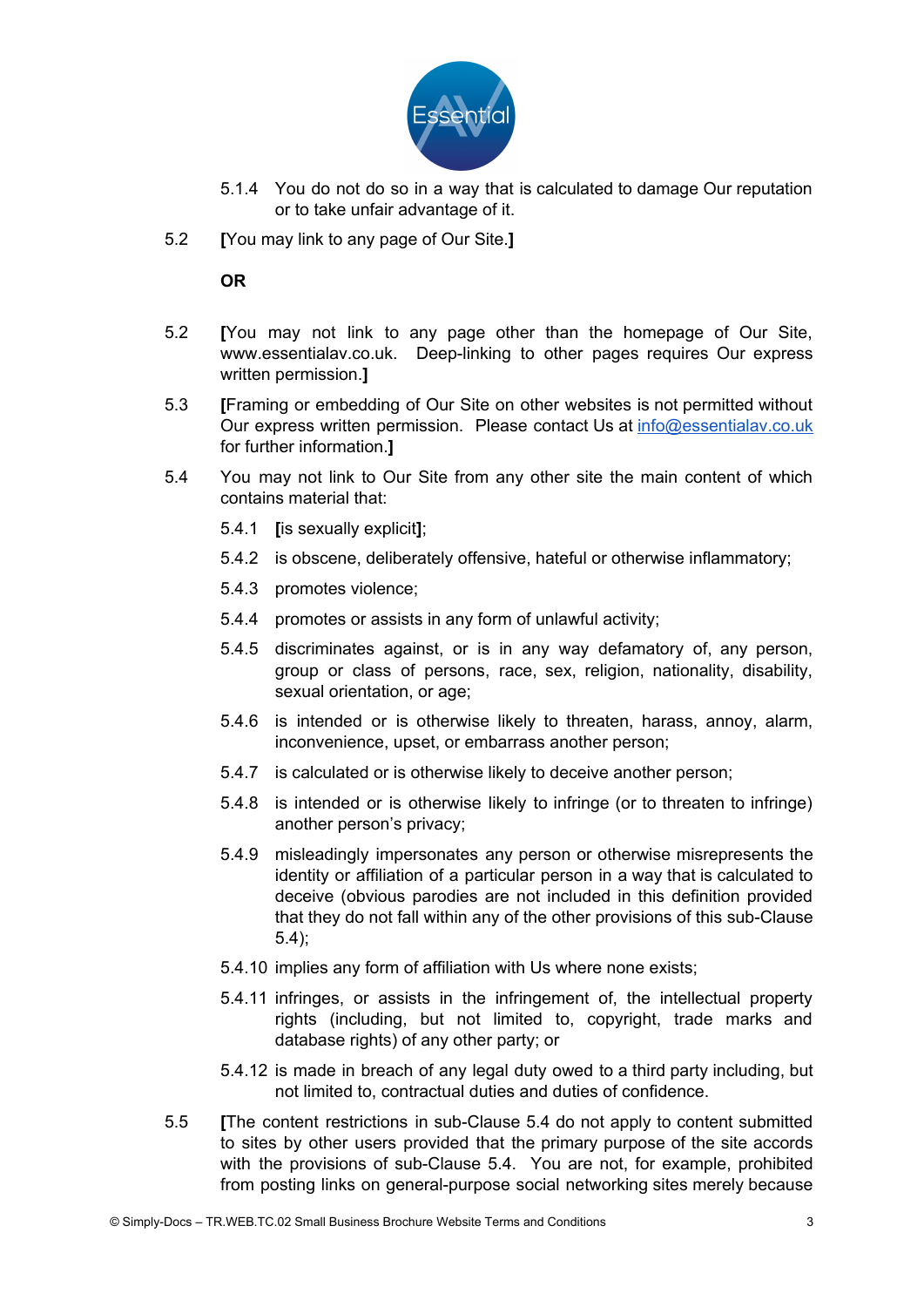

another user may post such content. You are, however, prohibited from posting links on websites which focus on or encourage the submission of such content from users.**]**

## **6. Links to Other Sites**

Links to other sites may be included on Our Site. Unless expressly stated, these sites are not under Our control. We neither assume nor accept responsibility or liability for the content of third party sites. The inclusion of a link to another site on Our Site is for information only and does not imply any endorsement of the sites themselves or of those in control of them.

## **7. Disclaimers**

- 7.2 Nothing on Our Site constitutes advice on which you should rely. It is provided for general information purposes only. **[**Professional or specialist advice should always be sought before taking any action relating to Audio Visual supplies and services.**]**
- 7.3 Insofar as is permitted by law, We make no representation, warranty, or guarantee that Our Site will meet your requirements, that it will not infringe the rights of third parties, that it will be compatible with all software and hardware, or that it will be secure.
- 7.4 We make reasonable efforts to ensure that the Content on Our Site is complete, accurate, and up-to-date. We do not, however, make any representations, warranties or guarantees (whether express or implied) that the Content is complete, accurate, or up-to-date.
- 7.5 No part of Our Site is intended to constitute a contractual offer capable of acceptance. No goods or services are sold through Our Site and the details of **[**goods**] AND/OR [**services**]** provided on Our Site are provided for general information purposes only.
- 7.6 We make reasonable efforts to ensure that any and all pricing information shown on Our Site is correct at the time of going online. We reserve the right to change prices at any time and may add or remove special offers and promotions from time to time. All pricing information is reviewed and updated Quarterly.
- 7.7 Whilst every reasonable effort has been made to ensure that all representations and descriptions of **[**goods**] AND/OR [**services**]** available from Us correspond to the actual **[**goods**] AND/OR [**services**]** available, variations or errors may occur.
- 7.8 We make no representation, warranty, or guarantee that **[**goods**] AND/OR [**services**]** shown on Our Site will be available from Us. Please contact Us if you wish to enquire as to the availability of any **[**goods**] AND/OR [**services**]**.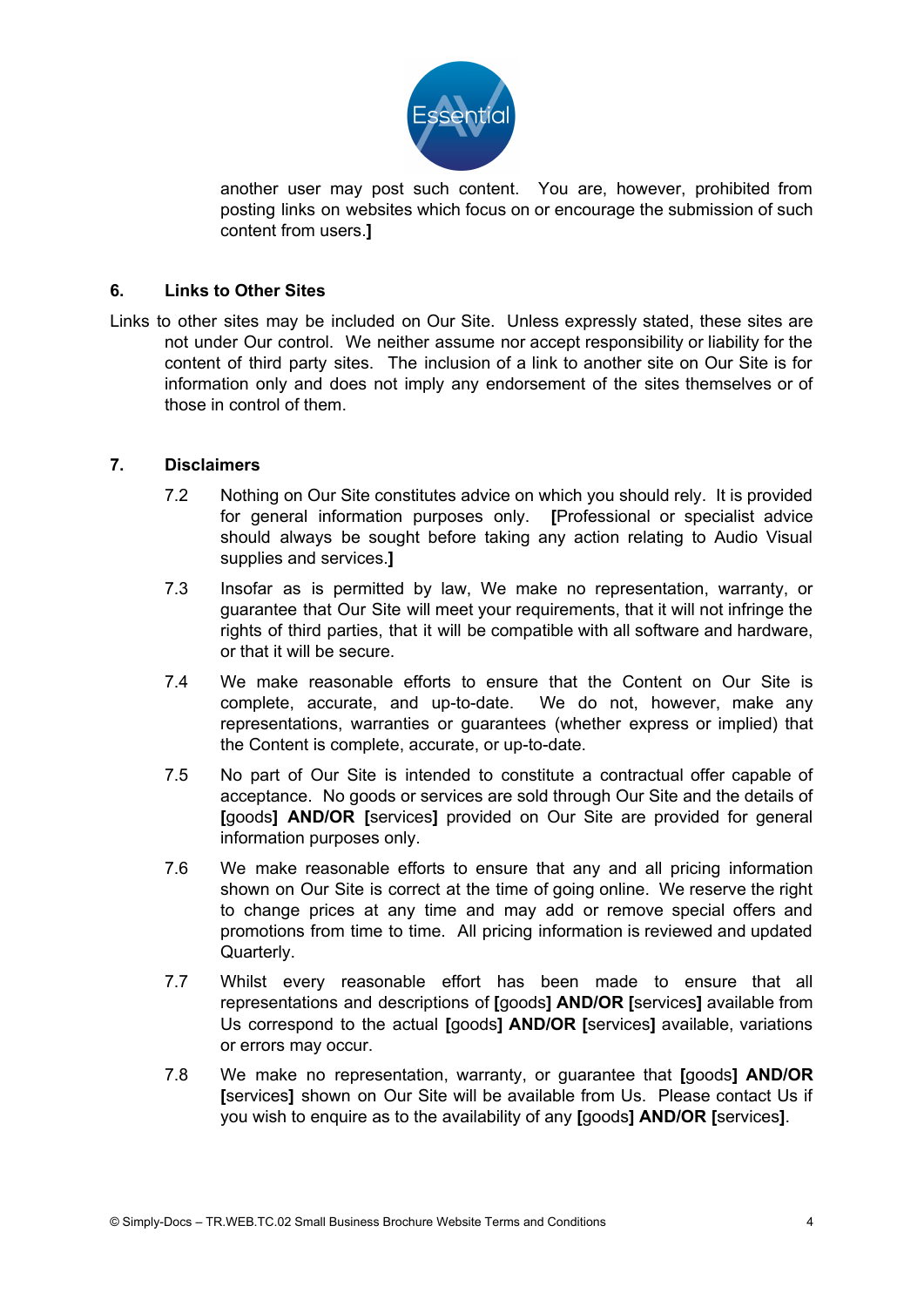

## **8. Our Liability**

- 8.2 To the fullest extent permissible by law, We accept no liability to any user for any loss or damage, whether foreseeable or otherwise, in contract, tort (including negligence), for breach of statutory duty, or otherwise, arising out of or in connection with the use of (or inability to use) Our Site or the use of or reliance upon any Content included on Our Site.
- 8.3 To the fullest extent permissible by law, We exclude all representations, warranties, and guarantees (whether express or implied) that may apply to Our Site or any Content included on Our Site.
- 8.4 We exercise all reasonable skill and care to ensure that Our Site is free from viruses and other malware. We accept no liability for any loss or damage resulting from a virus or other malware, a distributed denial of service attack, or other harmful material or event that may adversely affect your hardware, software, data or other material that occurs as a result of your use of Our Site (including the downloading of any Content from it) or any other site referred to on Our Site.
- 8.5 We neither assume nor accept responsibility or liability arising out of any disruption or non-availability of Our Site resulting from external causes including, but not limited to, ISP equipment failure, host equipment failure, communications network failure, natural events, acts of war, or legal restrictions and censorship.
- 8.6 Nothing in these Terms and Conditions excludes or restricts Our liability for fraud or fraudulent misrepresentation, for death or personal injury resulting from negligence, or for any other forms of liability which cannot be excluded or restricted by law. For full details of consumers' legal rights, including those relating to digital content, please contact your local Citizens' Advice Bureau or Trading Standards Office.

## **9. Viruses, Malware and Security**

- 9.2 We exercise all reasonable skill and care to ensure that Our Site is secure and free from viruses and other malware.
- 9.3 You are responsible for protecting your hardware, software, data and other material from viruses, malware, and other internet security risks.
- 9.4 You must not deliberately introduce viruses or other malware, or any other material which is malicious or technologically harmful either to or via Our Site.
- 9.5 You must not attempt to gain unauthorised access to any part of Our Site, the server on which Our Site is stored, or any other server, computer, or database connected to Our Site.
- 9.6 You must not attack Our Site by means of a denial of service attack, a distributed denial of service attack, or by any other means.
- 9.7 By breaching the provisions of sub-Clauses 9.3 to 9.5 you may be committing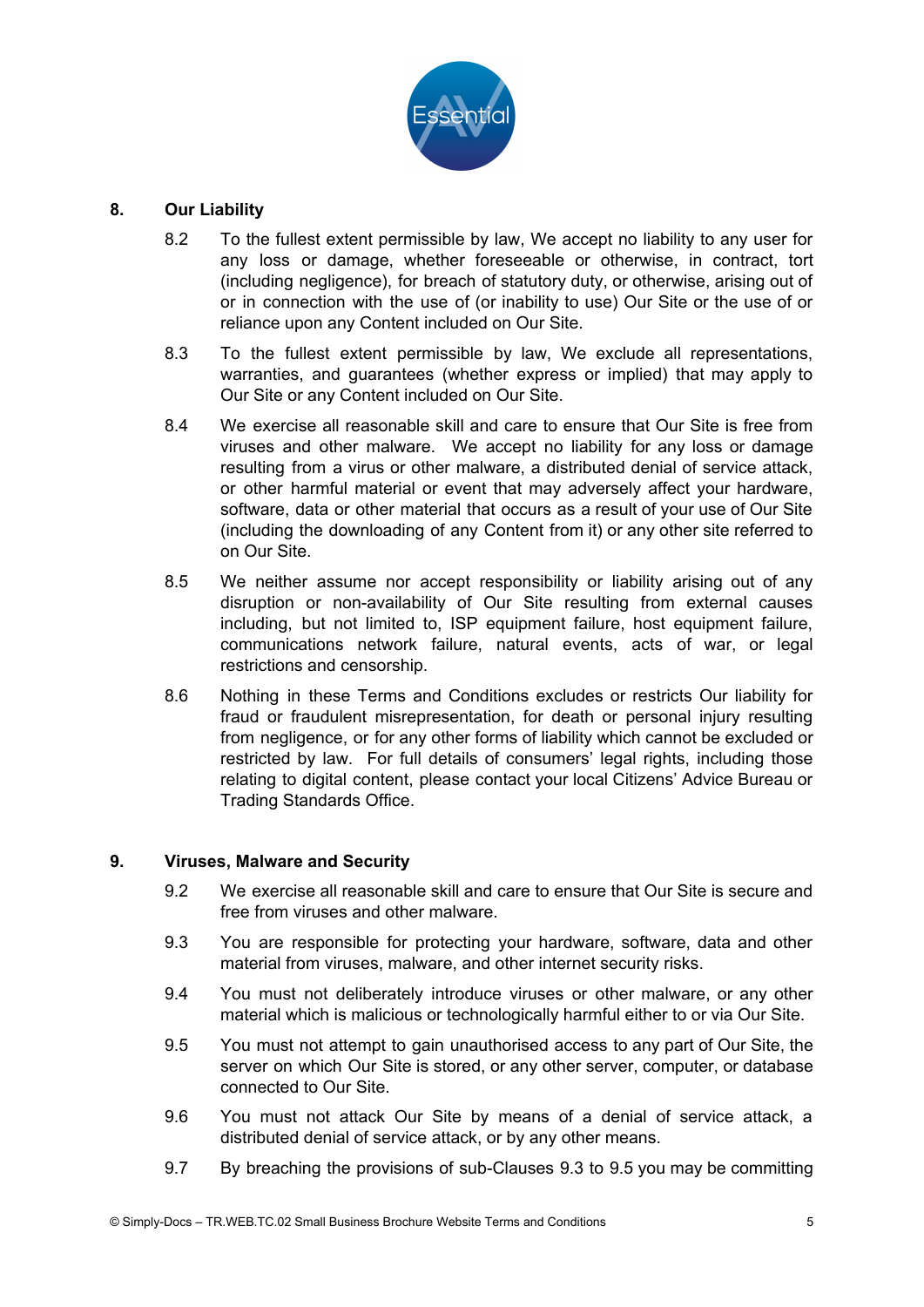

a criminal offence under the Computer Misuse Act 1990. Any and all such breaches will be reported to the relevant law enforcement authorities and We will cooperate fully with those authorities by disclosing your identity to them. Your right to use Our Site will cease immediately in the event of such a breach.

# **10. Acceptable Usage Policy**

- 10.2 You may only use Our Site in a manner that is lawful. Specifically:
	- 10.2.1 you must ensure that you comply fully with any and all local, national or international laws and/or regulations;
	- 10.2.2 you must not use Our Site in any way, or for any purpose, that is unlawful or fraudulent;
	- 10.2.3 you must not use Our Site to knowingly send, upload, or in any other way transmit data that contains any form of virus or other malware, or any other code designed to adversely affect computer hardware, software, or data of any kind; and
	- 10.2.4 you must not use Our Site in any way, or for any purpose, that is intended to harm any person or persons in any way.
- 10.3 We reserve the right to suspend or terminate your access to Our Site if you materially breach the provisions of this Clause 10 or any of the other provisions of these Terms and Conditions. Specifically, We may take one or more of the following actions:
	- 10.3.1 suspend, whether temporarily or permanently, your right to access Our Site;
	- 10.3.2 issue you with a written warning;
	- 10.3.3 take legal proceedings against you for reimbursement of any and all relevant costs on an indemnity basis resulting from your breach;
	- 10.3.4 take further legal action against you as appropriate;
	- 10.3.5 disclose such information to law enforcement authorities as required or as We deem reasonably necessary; and/or
	- 10.3.6 any other actions which We deem reasonably appropriate (and lawful).
- 10.4 We hereby exclude any and all liability arising out of any actions (including, but not limited to those set out above) that We may take in response to breaches of these Terms and Conditions.

## **11. Privacy and Cookies**

Use of Our Site is also governed by Our Cookie and Privacy Policies, available from link to <https://essentialav.co.uk/privacy-policy/>. These policies are incorporated into these Terms and Conditions by this reference.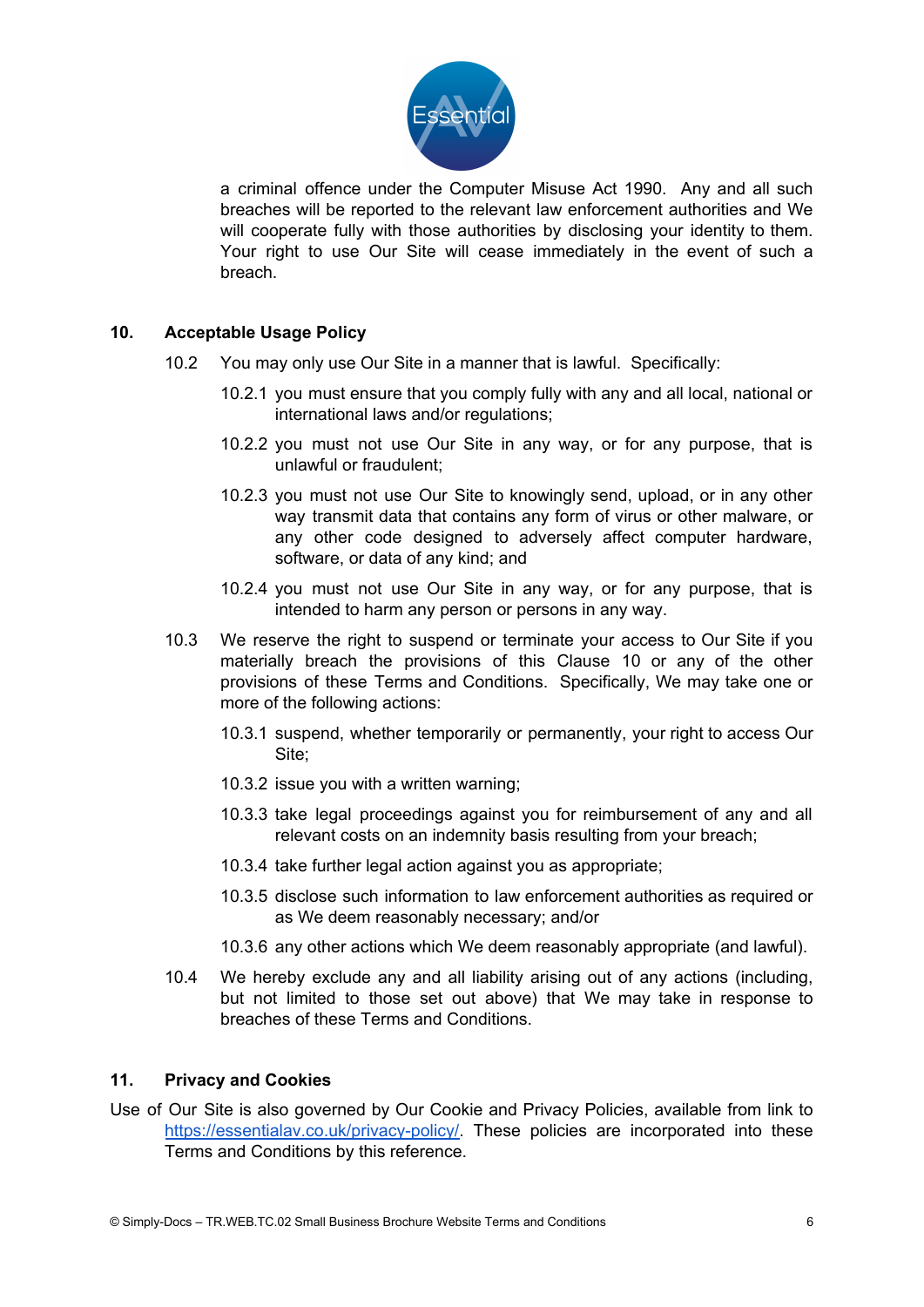

# **12. Changes to these Terms and Conditions**

- 12.2 We may alter these Terms and Conditions at any time. **[**If We do so, details of the changes will be highlighted at the top of this page.**]** Any such changes will become binding on you upon your first use of Our Site after the changes have been implemented. You are therefore advised to check this page from time to time.
- 12.3 In the event of any conflict between the current version of these Terms and Conditions and any previous version(s), the provisions current and in effect shall prevail unless it is expressly stated otherwise.

## **13. Contacting Us**

To contact Us, please email Us at info@essentialav.co.uk or using any of the methods provided on Our contact page at [https://essentialav.co.uk/contact/.](https://essentialav.co.uk/contact/)

## **14. [Communications from Us**

- 14.2 If We have your contact details, We may from time to time send you important notices by email. Such notices may relate to matters including, but not limited to, service changes and changes to these Terms and Conditions.
- 14.3 We will never send you marketing emails of any kind without your express consent. If you do give such consent, you may opt out at any time. Any and all marketing emails sent by Us include an unsubscribe link. If you opt out of receiving emails from Us at any time, it may take up to 3 business days for your new preferences to take effect.
- 14.4 For questions or complaints about communications from Us (including, but not limited to marketing emails), please contact Us at [info@essentialav.co.uk](mailto:info@essentialav.co.uk) or via <https://essentialav.co.uk/contact/>.**]**

## **15. Data Protection**

- 15.2 All personal information that We may use will be collected, processed, and held in accordance with the provisions of EU Regulation 2016/679 General Data Protection Regulation ("GDPR") and your rights under the GDPR.
- 15.3 For complete details of Our collection, processing, storage, and retention of personal data including, but not limited to, the purpose(s) for which personal data is used, the legal basis or bases for using it, details of your rights and how to exercise them, and personal data sharing (where applicable), please refer to Our Privacy Policy <https://essentialav.co.uk/privacy-policy/>.

## **16. Law and Jurisdiction**

16.2 These Terms and Conditions, and the relationship between you and Us